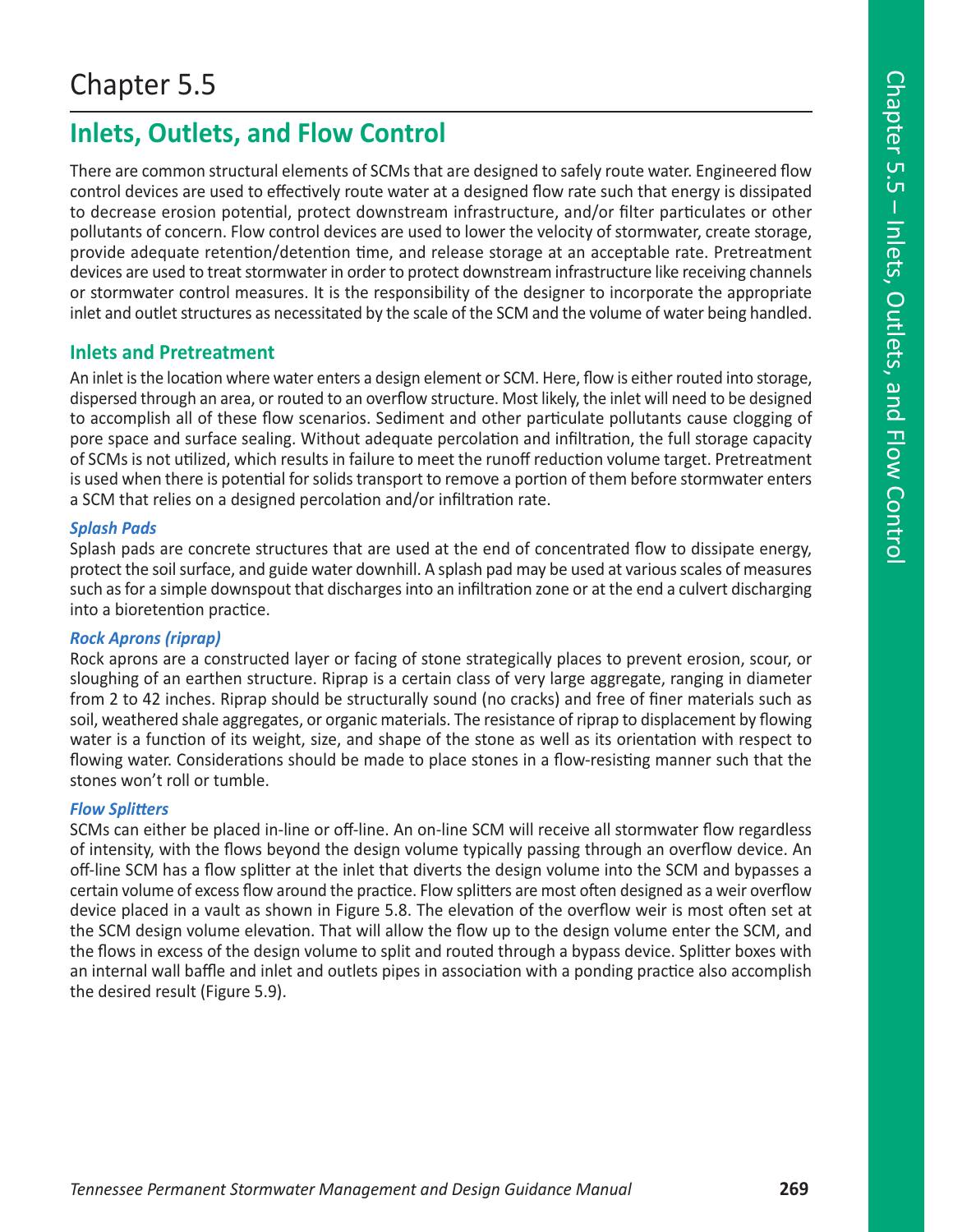

**Figure 5.8: Flow splitter box with one inlet, a pipe outfall to the stormwater control measure (SCM) and overflow pipe (Source: MCES, 2001).**



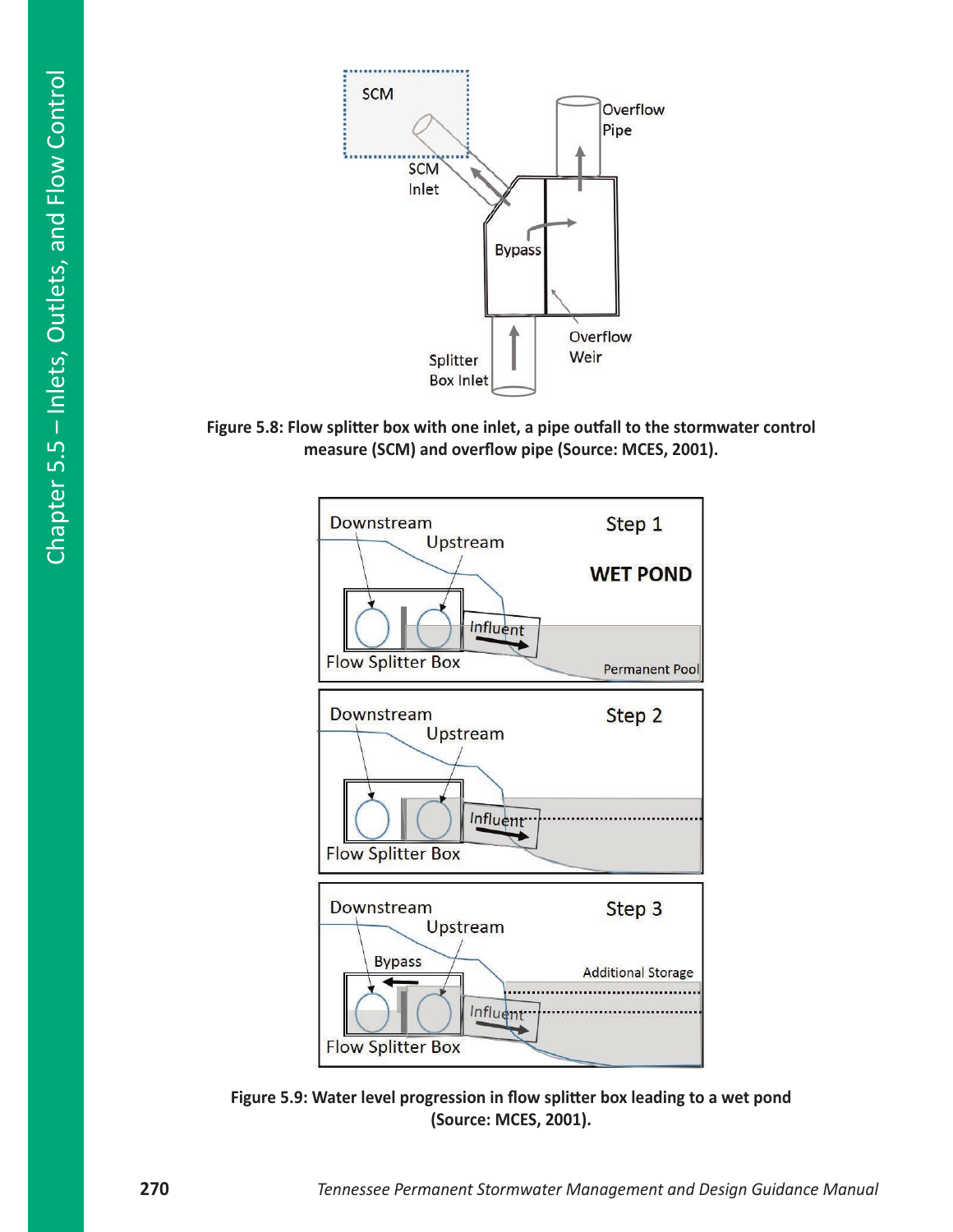The materials in the flow splitting device should be corrosion resistant, such as concrete, aluminum, stainless steel, or plastic. Painted, zinc coated, and galvanized metals should not be used due to their corrosion potential and possible aquatic ecosystem toxicity.

#### *Level Spreaders*

A level spreader is a relatively complex structure that can be used at the inlet of an SCM to control inflow as sheet flow and remove particulates for pretreatment. A typical level spreader system consists of pretreatment (a forebay), principal treatment (e.g., a level spreader with grassed buffer), and emergency treatment (a reinforced grassy swale downslope of spreader). A stilling area such as a forebay is particularly useful upstream of a level spreader, because low energy should be dissipated before the flow enters a level spreader. The forebay will periodically fill with sediment, which must be periodically removed. Level spreaders are preferably made of a non-erodible material (such as poured concrete or wood beams) and must be completely level from one end to the other. The sides and the downstream side of the spreader are of particular concern regarding erosion, so armoring these areas is highly recommended.

#### *Curb Cuts and Diverters*

Curb cuts can be used to divert flow from curb-and-gutter type pervious surfaces such as roads and parking lots into a variety of SCMs. The use of a curb cut can avoid the installation of a piped stormwater collection system, however, it does not guarantee sheet flow or proper flow quantity diversion.



**Figure 5.10: A curb cut inlet in an ultra-urban setting in downtown Nashville, TN.**

#### *Forebays*

A forebay is a settling basin at the inlet of an SCM used to dissipate energy of concentrated inflow and settle out large sediments. As deposition is confined to the forebay area, maintenance is simpler and less costly and the life of the SCM is extended. A forebay is required for stormwater treatment wetlands and highly recommended for other practices where sediment loads are a potential concern. Forebay volume should generally be 20% of the total design volume and may be comprised of two zones: 1) a relatively deep inlet area zone for energy dissipation and flow spreading, and 2) a relatively flat and shallow zone for additional settling.

Direct access for maintenance equipment is required and should consist of a hard surface, such as gravel, concrete pavers, etc. The bottom of the forebay should also be a hard surface for ease of finding the bottom during sediment removal. This will minimize the amount of erosion and disturbance to soils and vegetation during maintenance activities. A stage indicator for deposition should be installed to monitor accumulation over time. Sediment should be removed when 25% of the forebay volume is taken up.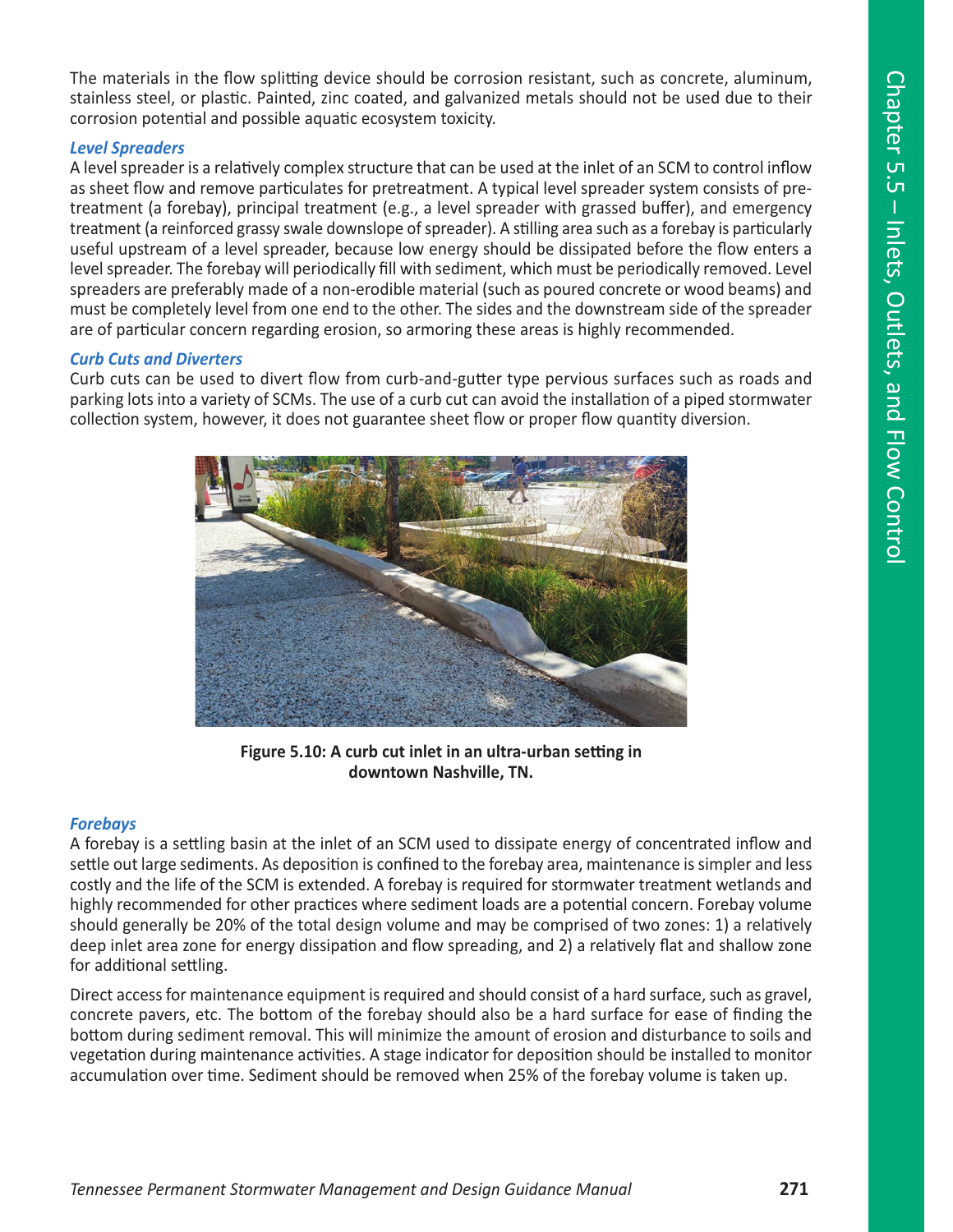A separation structure must be used between the forebay and the remainder of the SCM. This structure may be earthen, rock, rock-filled gabion baskets, or concrete. The forebay should be at a higher elevation than the design volume elevation of the SCM.

#### *Outlets*

Outlet devices control the flow of stormwater out of the SCM. The outlet design and elevation are integral to the function of the SCM and/or overall treatment train. Outlets are either the point where outflow leaves a project site or the point to which flow leaves one design element and enters another.

#### *Weirs and Drop Inlets*

A weir outlet generally consists of an outlet box of concrete with a free-flowing weir water level control. Weirs can be made of various materials, such as wood, metal, or concrete. Standard weir shapes (v-notch, rectangular, etc.) with given dimensions have a known stage to discharge relationship that can be used to calculate drawdown times and outlet hydrographs.

A drop inlet is a common device for extended detention basins, wetlands, and bioretention cells. A drop inlet allows for the rapid release of water once a design elevation is reached in an SCM. In general, drop inlets also incorporate a lower elevation outlet or designed exfiltration. Drop inlets often consist of a riser structure in the storage area connected to a pipe or box culvert that extends through the containment structure (embankment or dam). The riser acts like a broad-crested weir. To ensure that the assumed weir function of the riser, the head over a weir should not exceed 1/3 of the inlet riser diameter. Above this elevation, the inlet begins to act as an orifice with unpredictable behavior.



**Figure 5.11: A drop inlet structure with a perforated riser as the outlet to a bioretention cell in Nashville, TN.**

## *Orifice*

An orifice is a hole sized to provide a targeted flow rate given the stage above the orifice elevation. An orifice is used to draw down storage volume over a period of time at a designed rate. A drawdown orifice should always have a turned-down elbow to prevent trash or other materials from clogging the pipe. The SCM-side of an orifice must be protected from debris that may clog as well.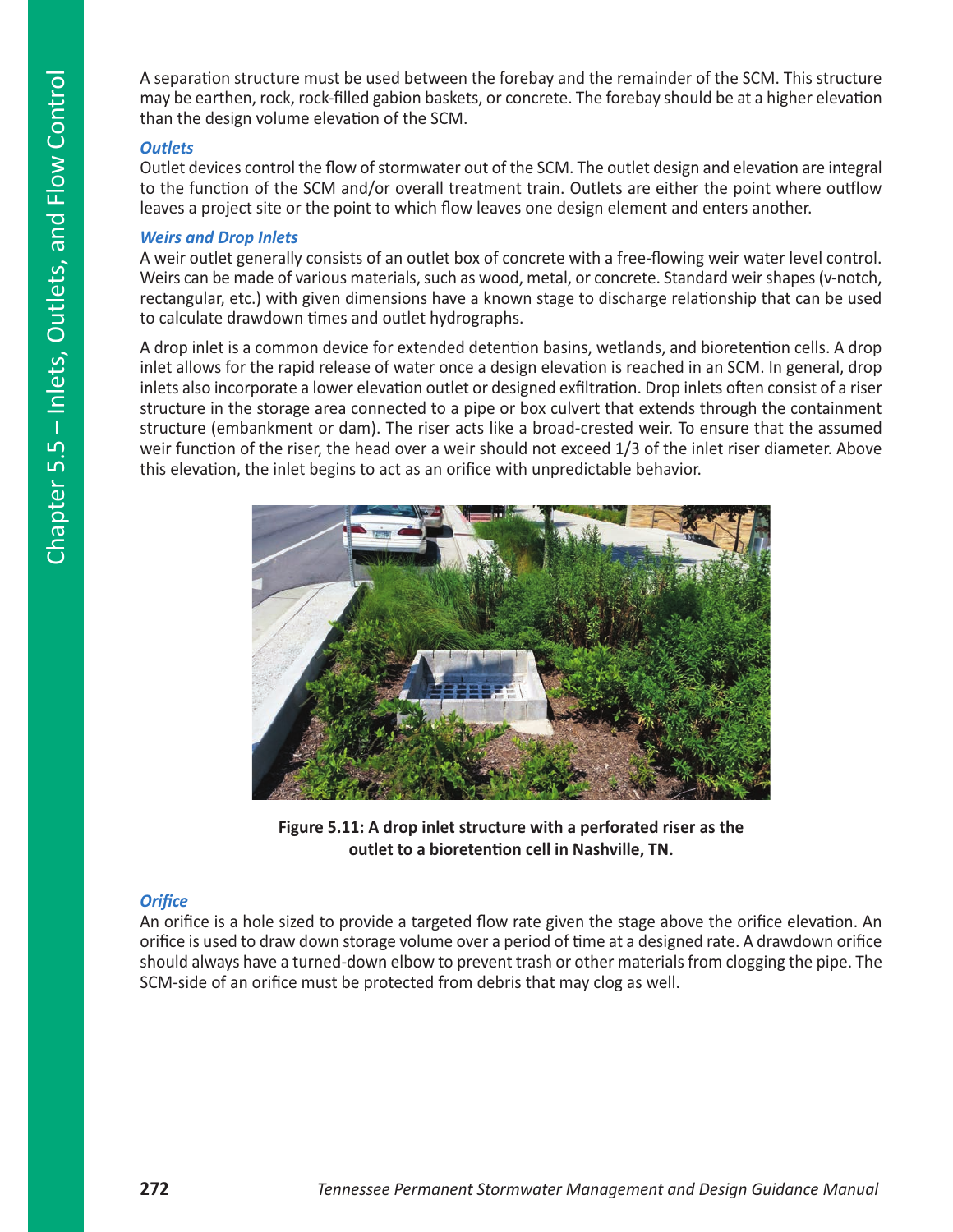

**Figure 5.12: A drawdown orifice comprised of a downward turned elbow as part of an outlet structure to prevent clogging.**

#### *Underdrains*

Underdrains are used to route water from the bottom or and internal elevation of an SCM. Underdrains are 1) made of pipe, 2) should have a minimum slope of 0.5%, 3) are constructed of schedule 40 (or equivalent) smooth wall PVC pipe, and 4) sized to carry 2-10 times the maximum flow expected from the SCM with a minimum diameter of 4 inches. Perforations should extend the length of the pipe with a minimum of 6 inches on center. The underdrain should have a minimum of 3 inches of washed #57 stone above and on all sides of the pipe. It is recommended to have at least 2 inches of choke stone (#89 stone) above the #57 stone and to avoid the use of filter fabric due to its high potential for clogging. Use commonly accepted engineering methods to determine the adequate amount and size of underdrain systems.

#### *Spillways*

A spillway is a section of an embankment that is designed to route water from a storage SCM. Spillways can be lined with grass, rip-rap, concrete, or other such materials. Uniform flow may be assumed in the exit channel and there is relatively flat slope (< 10%). Riprap emergency spillways should be considered when design velocities exceed those that are acceptable for vegetated emergency spillways.

## **Applications**

*Infiltration zones –* The flow source to an infiltration zone may be anything from a single rooftop downspout, to a large channel or curb cut. The inlet to this SCM must be designed to protect against erosion, dissipate energy, and spread the flow over the entire design area. This may be accomplished with an inlet control device as simple as a splash pad or rock apron for small contributing areas or, for larger contributing areas, a level spreader. The designer is responsible for ensuring an adequate level of design for inlet control devices as well as for overflow spillway structure when the contributing area is large enough to warrant these measures.

*Bioretention* – Forebays or other particulate settling devices are strongly encouraged to preserve the function and extend the longevity of bioretention/infiltration practices. If allowed to flow into a bioretention practice, sediment and other particulate pollutants accumulate on the surface, creating a caking effect that seals the surface, clogging pore space within media, or sealing beneath course media layers.